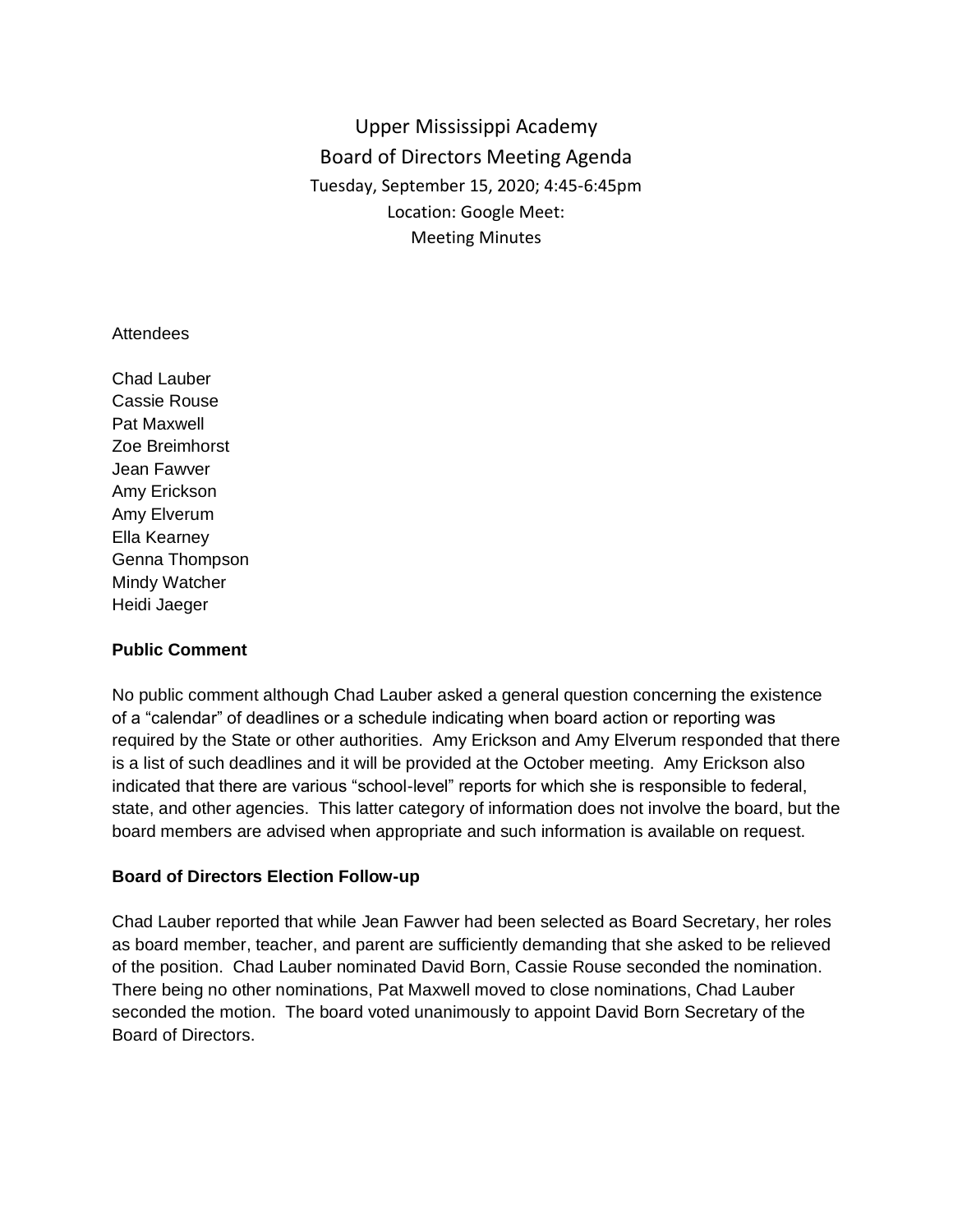# **Approval of the Agenda**

Pat Maxwell moved to approve the agenda for the September 15, 2020 meeting; Genna Thompson seconded; motion passed on a voice vote.

# **Approval of the August 18, 2020 minutes**

It was noted that Myisha Holley had resigned from the board, but her resignation was not noted in the minutes. Pat Maxwell noted resignation from the board must be submitted in writing and Chad Lauber acknowledged that he had not yet received formal notification. Chad Lauber will contact Myisha Holley and request formal notification.

Pat Maxwell moved to approve the minutes as amended for the September 15, 2020 meeting; Cassie Rouse seconded; motion passed on a voice vote.

### **Review of Administrative Performance Evaluation Plan**

Amy Erickson presented on this topic. Although she is unable to draft a performance evaluation plan for Upper Mississippi Academy (because she is the individual who would be evaluated), she has trained other boards on developing such evaluation plans. She provided documents related to the plan requirements (Evaluation plan requirements are quite general.) and on key points typically covered in such plans. She noted that job descriptions, goals and objectives can serve as the basis for developing a plan. Additional information will be forthcoming and the board will discuss the matter further at a future meeting.

Amy Erickson and Amy Elverum noted that some historical information is available on the board's shared drive. Chad Lauber and David Born are to meet with Amy Elverum to the contents of the drive and also to see what can be done to expand and improve access to the information for board members.

### **Finance Committee Report**

Genna Thompson and Mindy Watcher presented.

An update on the School's financial status was provided and our situation is presently fairly good. It was noted that enrollment figures are still in flux and that some "front-end" costs (instructional software) have impacted the current budget. Uncertainty also exists with respect to the PPP and CARE federal funding programs, chiefly because documentation and reporting requirements seem to change rather frequently. Pat Maxwell asked for regular reporting to help the board monitor resources.

David Born moved to accept the financial report, Pat Maxwell seconded the motion. It passed on a voice vote.